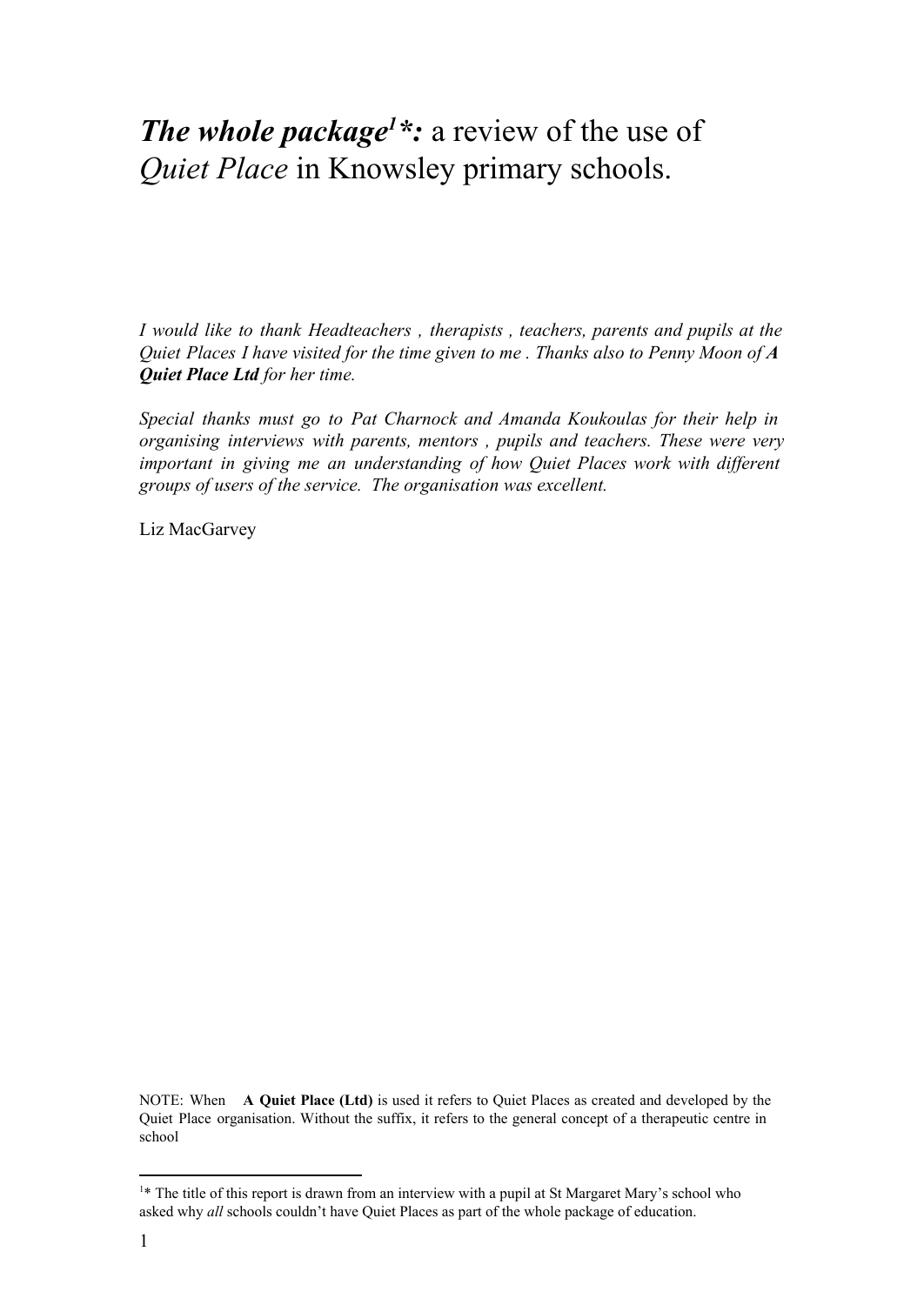#### **Summary and recommendations:**

- Quiet Places are a valuable resource in schools and, where possible, should be offered in a greater number of schools. They provide a therapeutic centre for pupils who are distressed and often support parents troubled by their child's behaviour or by circumstances which have contributed to distress in the child. Parents and teachers can ask for referral for a child to the Quiet Place for help which includes focused intervention for six sessions over a six week period initially by trained therapists and by "bodyworkers" who provide massage treatment and relaxation therapy. Training in peer massage and circle time is also offered to groups of pupils and to whole classes. The 4 Quiet Place schools also offer outreach activities-mainly massage techniques, relaxation and Circle Time- to schools in their area.
- A review of literature informing provision of Quiet Places and interviews with representatives of all stakeholders indicates the value placed on Quiet Places as effective helping agencies.
- There are some aspects of provision-among them outreach, staff monitoring and data- which need further discussion and negotiation with A Quiet Place (Ltd). Currently, the provision of outreach is the least effective aspect of Quiet Place provision.
- Outreach services could be made more consistent by shared training, agreed and published timetables and clear signalling of outcomes. Greater involvement of BEST team members might be encouraged.
- It is my opinion that a steering group , made up of representative stakeholders and the Knowsley BEST team should be established as soon as possible to provide an overview of this important resource and to oversee the modifications necessary to improve efficiency in the delivery of Quiet Place services.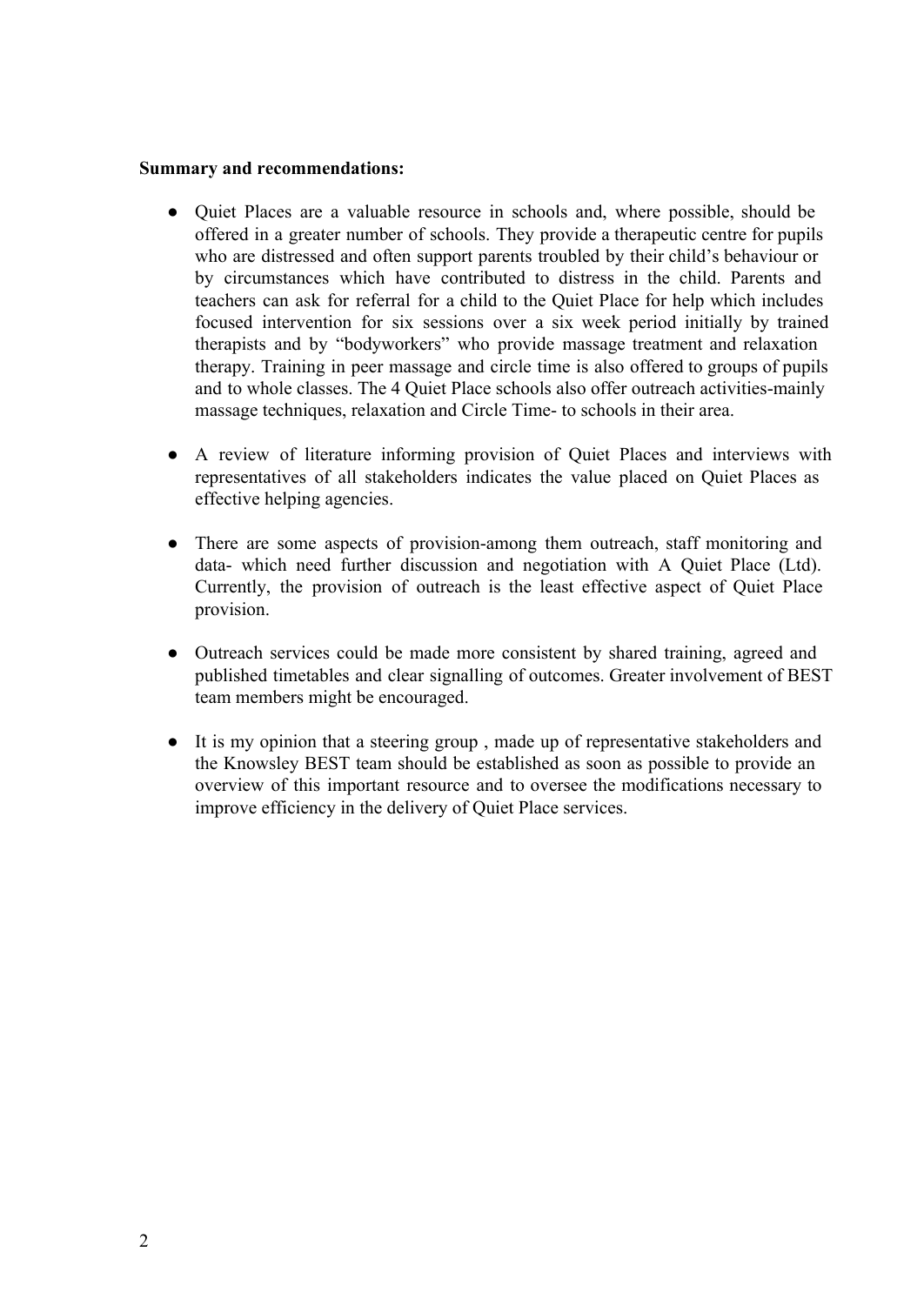**This review of the provision known as Quiet Place** based in 4 of our primary schools has been commissioned by the Lead Development Headteacher acting on behalf of BIP primary school headteachers.

The purpose of the review is:

- To consider the impact of Quiet Places in the schools they serve
- to evaluate the value for money represented by Quiet Place Ltd
- to exam the level and impact of outreach work
- to make recommendations based on current levels of funding and to consider what might be preserved and what alternatives there might be when and if funding is cut.

The provision is a "bought-in" service, jointly managed by the organisation known as A Quiet Place Ltd and by the headteachers and governors in individual schools. The name Quiet Places is a trademark one and each *Quiet Place* is run to a model prescribed by the company though there are slight modifications to the Quiet Place programme occasioned by the differing circumstances of each school.

A key question has been raised for this review and it concerns the centrality of the service and nature of the programme designed and developed by A Quiet Place (Ltd). The Knowsley Partnership BIP fund pays the total running cost of £147,791 to maintain quiet places four Knowsley primary schools ; of this sum, around £ 20,000 is paid to A Quiet Place (Ltd) for training, monitoring and evaluation. How far is this running cost justified as money spent outside the LA ?

A further question arises from this overall cost. How far is this sum being effectively used in the service of the boroughs most disadvantaged children? The issue of cost effectiveness will necessarily include two key aspects of provision- firstly, how individual schools are served by the Quiet Places programme and secondly how Quiet Places reach out to other BIP schools in their area.

#### **How the Review was conducted**

The following processes inform the review of Quiet Place provision and the recommendations which follow

#### **Literature review:**

- A Quiet Place (Ltd) Report Overall Findings for 2005-2006
- Individual reports on Quiet Places schools
- Ofsted references provided by Penny Moon of A Quiet Place (Ltd)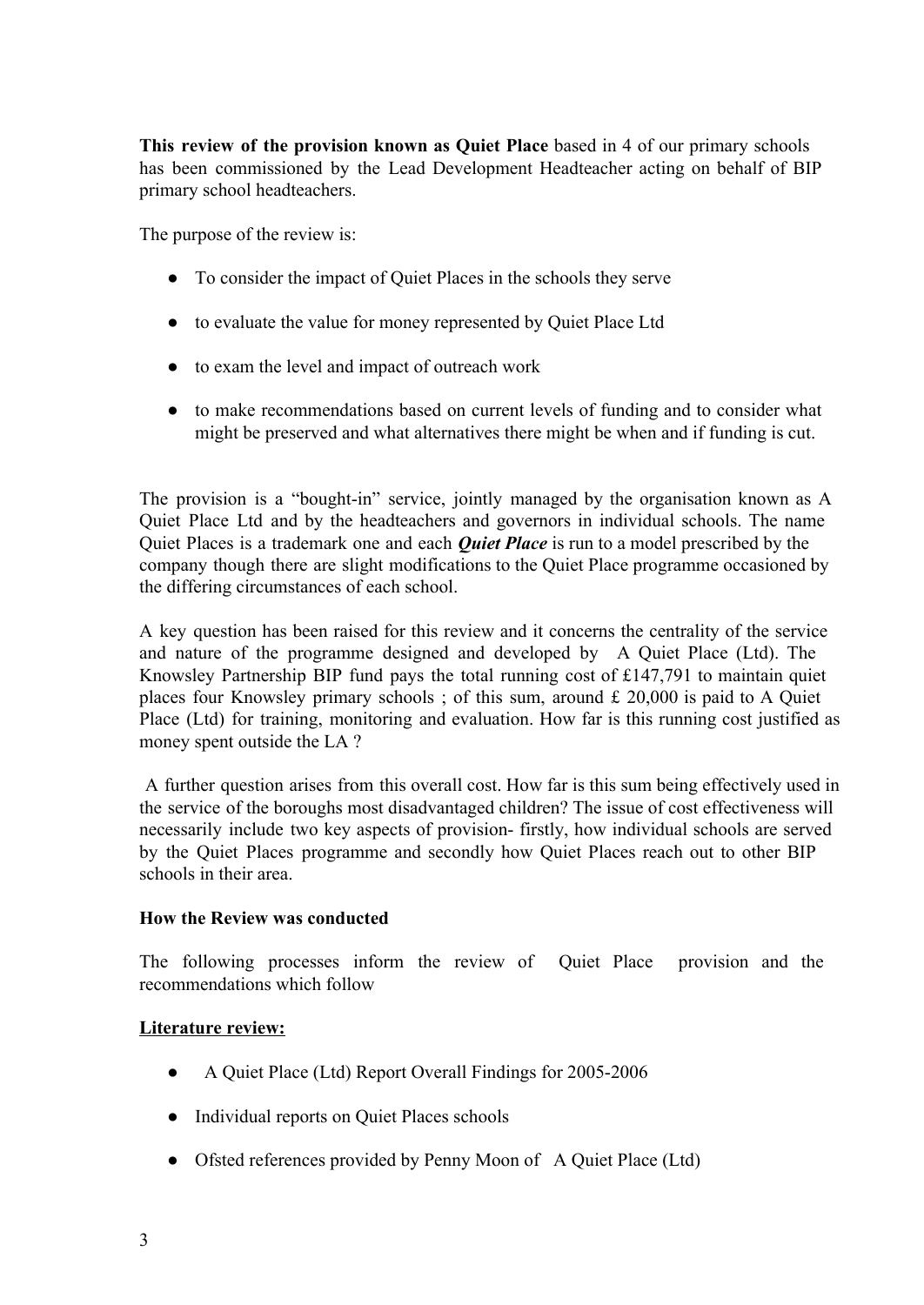- Protocol papers and administration documents , including paperwork associated with therapies and that associated with contractual arrangements with A Quiet Place (Ltd)
- Evaluations from parents, teachers and children provided by individual schools

## **Interviews**

I spoke at length to Headteachers, therapists and body workers in individual schools and with teachers, parents and pupils in two of the four schools. These were semi-structured discussions most lasting around 45 minutes.

I conducted an interview with a Knowsley BIP Support Worker and the in school mentor in a primary school attempting to establish its own therapeutic provision. There are several such initiatives across Knowsley primary schools and I believed it to be important to consider this alternative provision in the light of questions regarding the cost of maintaining A Quiet Place (Ltd) provision*.*

Interview with Penny Moon, Director of A Quiet Place (Ltd)- this was an open conversation covering Quiet Places provision in Knowsley and possible alternatives to existing provision.

Additionally, I spoke informally to two doctors, one a GP and one a paediatrician specialising in child psychology. These were brief (20 minutes) and focused on the perceived efficacy of therapeutic services in schools.

Finally I spoke to a Liverpool Hope academic with a background in supporting children with special needs through therapeutic procedures. This covered much of the same ground as I had addressed in my discussions with the doctors referred to above.

The purpose of such extensive discussion was to give myself as well rounded a picture as possible of the opinions and responses of representative "stakeholders" in the v provision. It is important that the review process be as reflective as possible of th**e** views of those who administer and of those who experience the Quiet Places programme in Knowsley.

**Important note**: This review is not intended to be an evaluation of *individual* school's provision-it is intended to look at how they work and are used across the four schools and to inform the headteacher partnership about the functioning of Quiet Places as a service. Inevitably, there is reference made to its functioning in individual schools and comparisons made but this is with the intention of analysing what v provision looks like when optimally functioning and what modifications there have been to the Quiet Places parent company's programme in particular schools in the light of their specific circumstances. Such variations are discussed as significant features of the provision as a whole.

I have not attempted to comment on evaluative reports for specific schools or to analyse numeric data – these reports are in the public domain and open to scrutiny at any time .

## **What does A Quiet Place (Ltd) provide for schools?**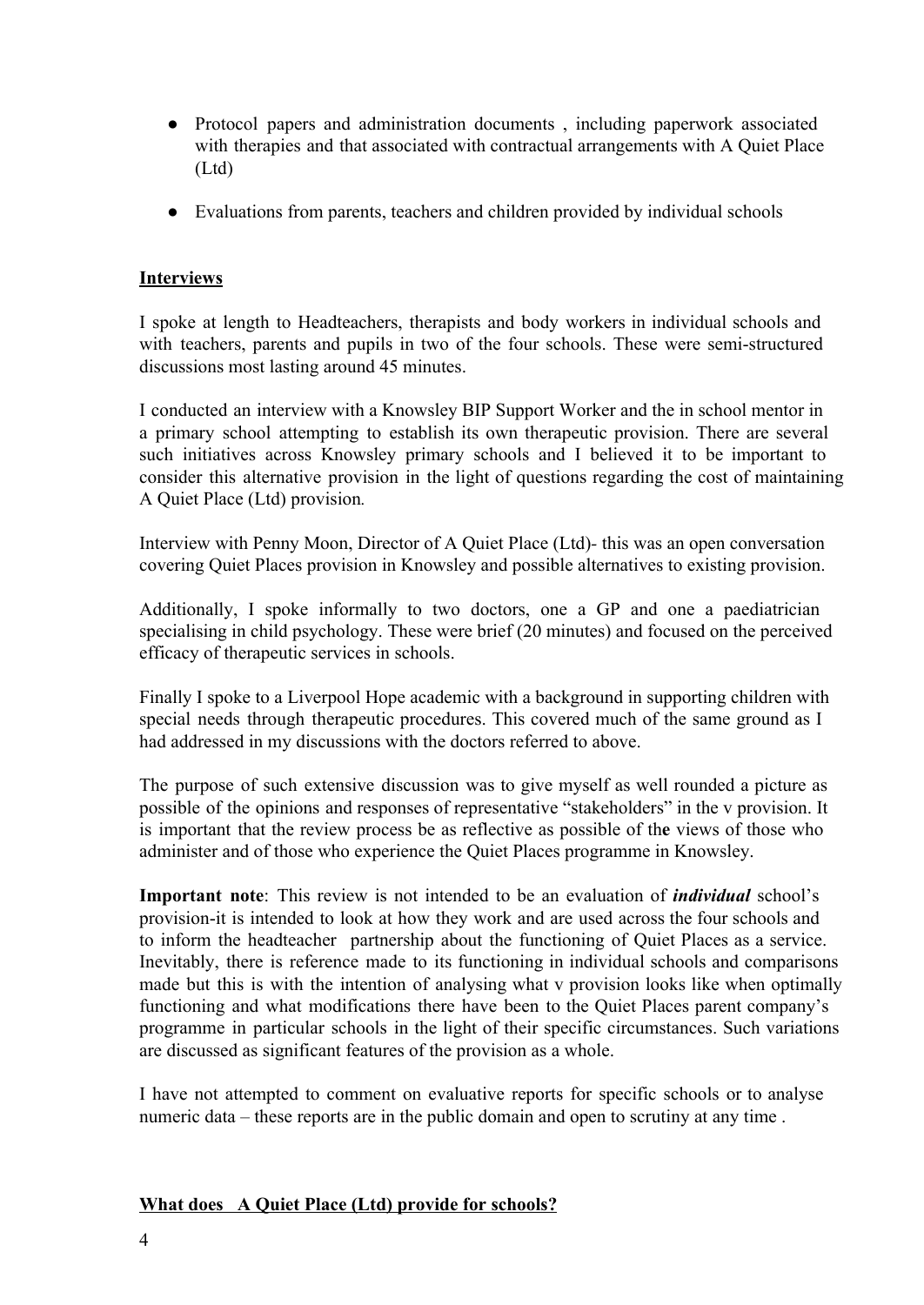Contractual arrangements between Quiet Places Ltd and its partner schools provide:

- Management and administration of the A Quiet Place (Ltd) system
- Training of staff and consultancy services in the form of regular contact with headteachers and oversight of the provision
- Supervision of therapists
- Development and administration of OA procedures
- Ongoing research and evaluative reports

In practical terms, this means that training in A Quiet Place (Ltd) protocols and therapies is offered to both therapists and to additional members of staff for a total of three days per year. There is regular supervision of psychotherapists (at least fortnightly) and of bodyworkers . Data using A Quiet Place (Ltd) proformas is collected and analysed on an annual basis. Responsibility for gathering the data falls usually to the psychotherapist but collection and analysis rest with A Quiet Place (Ltd)

#### **What is the schools' response to the service provided by A Quiet Place (Ltd)?**

Headteachers and therapists I spoke to were all appreciative of the breadth of knowledge and commitment to the Quiet Place concept evidenced by the Quiet Places Director and her staff. Each of the therapists interviewed valued supervision and therapeutic training. Headteachers in general valued the service reflected in the paperwork and data collection services "If I had to do all that , it simply wouldn't be possible" was one Head teacher's comment and it fairly summed up the general view (though note the important caveats below)

While clear that therapeutic supervision could be made available within Knowsley, therapists valued the professionalism and commitment of Quiet Places supervisors, although a question was raised by one therapist regarding the qualification for supervision of one of the Quiet Places staff providing supervision. This perception may be a result of differing types of qualification for supervision. Quiet Places supervisors are all certified for supervision of Quiet Places provision.

There were, however, some concerns raised about the A Quiet Place (Ltd) and school partnership.

*The occasional conflicts between the demands of the* Quiet Places *protocols and training and the needs of schools and the multiple demands on staf time were frequently raised in discussions with therapists and headteachers.*

There are strict protocols laid down by A Quiet Place (Ltd) governing therapeutic intervention. Two therapists referred specifically to the need to intervene spontaneously as a result of a particular family's or pupil's needs or to move beyond the protocols and in such cases, Quiet Places protocols were perceived as occasionally restrictive.

One Headteacher spoke feelingly of the school's own training and development needs militating against the demands for release of time and staff for A Quiet Place (Ltd) training although all four headteachers were clear about the need for therapists to receive regular supervision and time for this was seen as essential.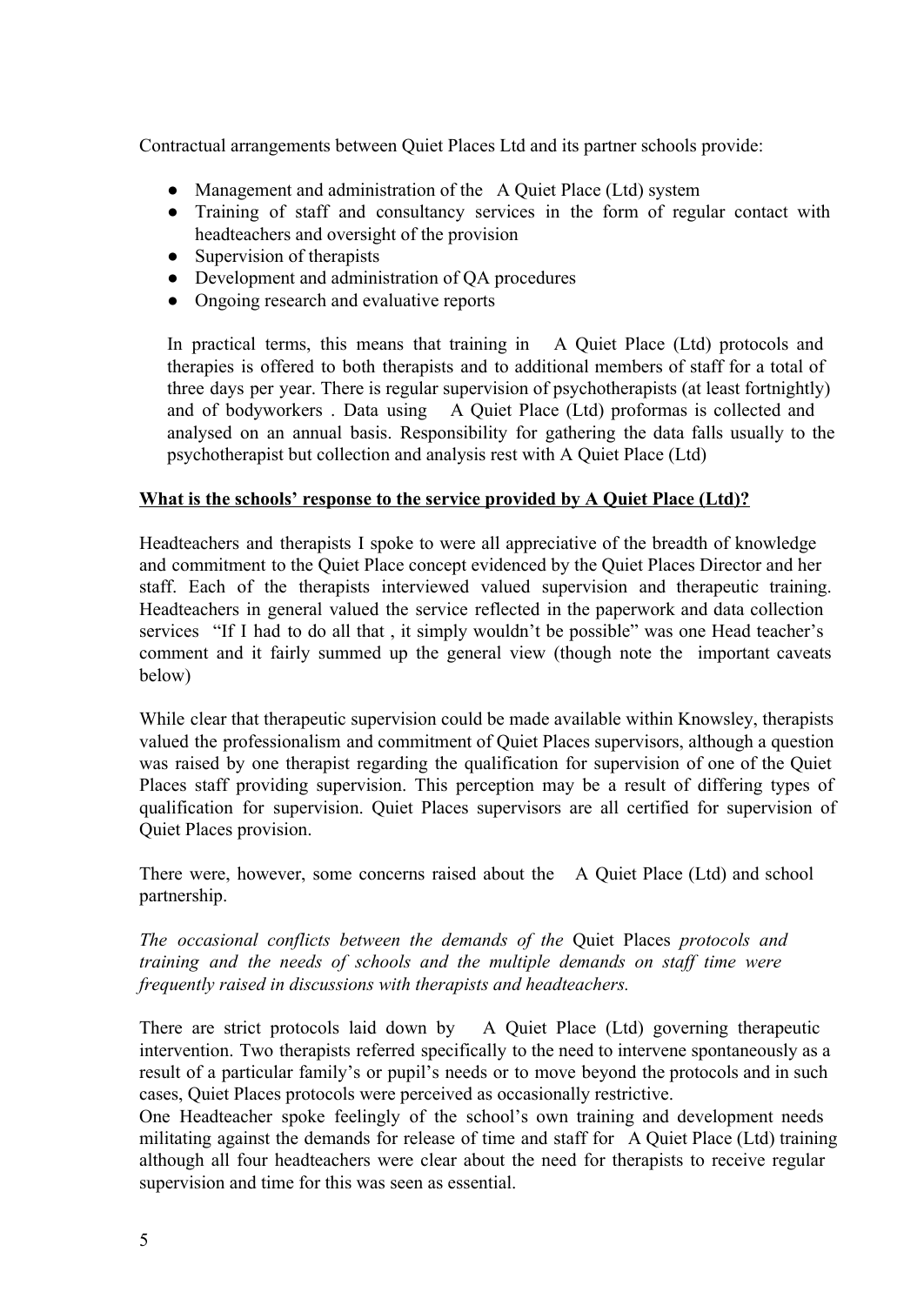Another Headteacher regretted that she could not always take up the training offered as part of the contract with Quiet Places Ltd Three of the Headteachers commented on the difficulty for staff accessing training which was city-centre based and often run as twi-light sessions. The Quiet Place Director grapples with the issue of best timing for training and this is currently being re-negotiated.

### **The monitoring of staff**

The issue of procedures when a therapist or bodyworker is perceived as unsatisfactory was twice raised by therapists although not by headteachers. This may be because headteachers are clear that the responsibility for staff in their school rests ultimately with them and their governors and the lines of responsibility are clearly stated in contract papers. However, the fact that monitoring of staff was raised as an issue does reflect an important concern. Quality assurance rests with A Quiet Place (Ltd) and where there is an issue raised-from whatever source- procedures for dealing with complaints need to be completely transparent and seen to be effective. There is some question currently as to whether staff monitoring is as transparent and effective as it needs to be for optimal functioning of Quiet Places.

*It is critical that the procedures to be followed in the event of a member of the QUIET PLACES staf being thought to be unsatisfactory are clear to everyone and as clearly applied.*

*Where* an outside agency-in this case A Quiet Place (Ltd)- is involved in working *with* governors and headteachers-it is even more important that those aspects of staff *performance the agency is responsible for are specified in employment documentation. Currently, this does not appear to be available.*

## **Data Collection**

There is a wealth of data collected by therapists and analysed and annotated by A Quiet Place (Ltd). Some questions arise, however regarding the reliability and the effective use of the data and there is no clear agreement about what constitutes useful data for school. For example, one Headteacher reported a data gap which should not have occurred and the therapist at the school reported her concern that data was not efficiently collected by the person responsible. While the paperwork makes clear where responsibility lies for collection of data, there is less clarity about what happens when gaps arise. There is some uncertainty about the provenance and reliability of data-for example, the reliability of parents' responses to sensitive questions is rightly called into question and where fed into results can give a false impression. There are two levels of annual reporting: one, an overall report which looks across the data in Quiet Places across the country; the second level is for individual schools. The annual overall report is replete with data and could usefully form a morning's in-service concerning the efficacy of therapeutic intervention and the place of the analysis of emotional health in schools' reporting systems; the individual report is less useful currently. Without analytical commentary on the meaning of a school's data results, the data is of little practical use in informing future planning. Such terms as *in line with* , *above* and *below* with reference to a wealth of detail concerning aspects as various as a pupil's place in the family , eating habits and emotional resilience lack meaning when the detail is overwhelming and its relevance in terms of the programme's effects is hard to determine.

*In order for data to be perceived as useful and to be used ef ectively there needs to be ongoing discussion between schools and the Quiet Place organisation as to what*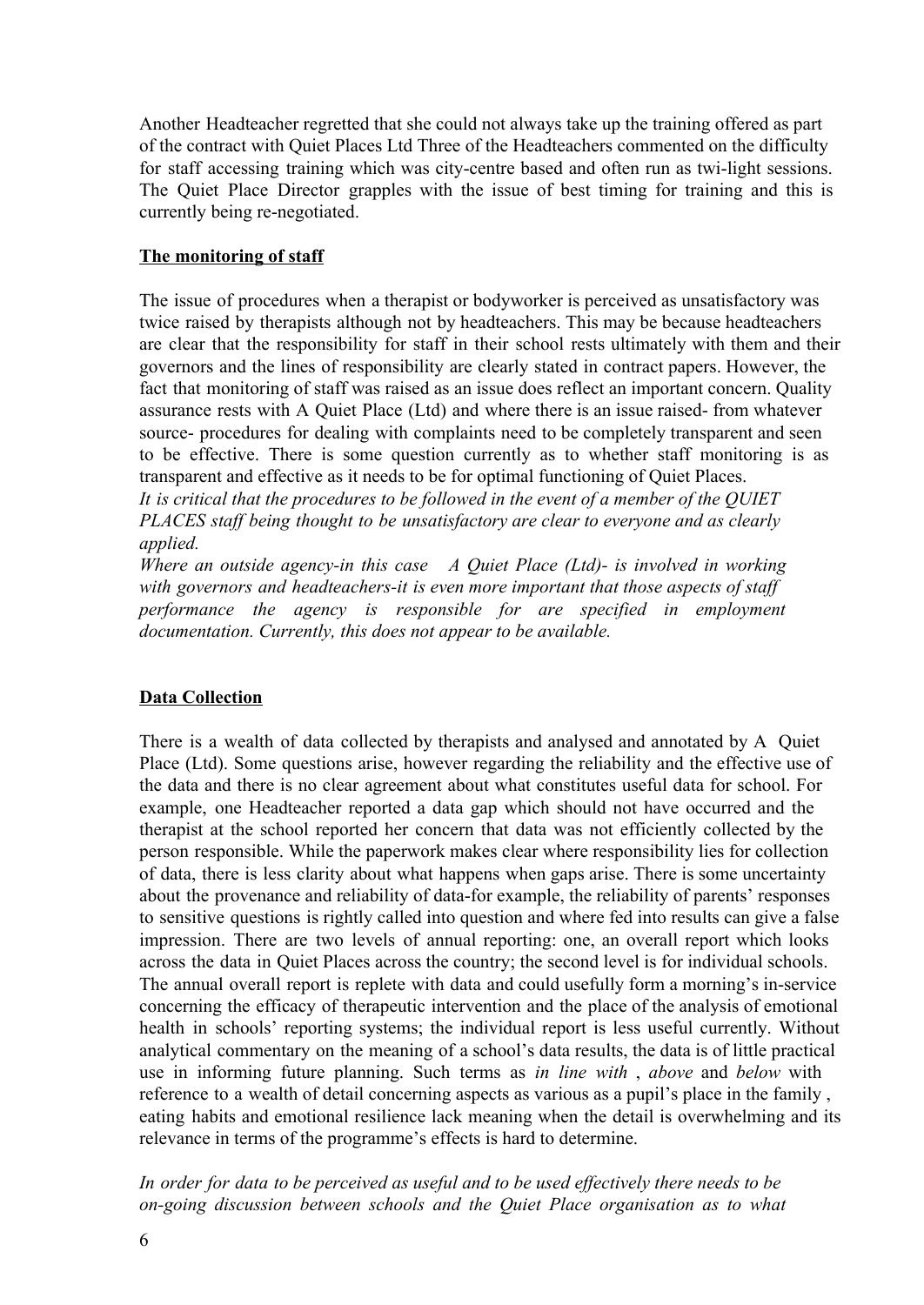*information each needs and how it can ef ectively be gathered and presented. The data analysis service provided by the* Quiet Places *can only ef ectively meet schools' needs if schools are active partners in the process of data collection and analysis.*

### **The perception of the efficacy of Quiet Places among the schools using them**

I spoke to a range of staff, parents and pupils to gain their perspective on the use of Quiet Places within their schools.

There was in all schools a strong sense that the provision of therapeutic services within school has had substantial positive impact. Even where hard data was not available, Headteachers and, reportedly, the majority of staff in schools are convinced that children are helped and moreover that staff are both helped and professionally developed by the presence of such a centre in the school.

School Heads regard Quiet Places as a significant factor in behaviour improvement. I interviewed teachers in two Quiet Places schools. In the first school, I interviewed two teachers, one a mature NQT, the other an Assistant Head and both were clear about the effectiveness of the Quiet Places provision. Despite experience differences, there was a close agreement in what each in separate interviews with me had to say.

*I would not like to be without it. it gives kids the time you just haven't gotit focuses on the kids who need individual attention and prevents them from slipping through the net* 

*You don't feel as isolated when you see a child in trouble..you know there is someone who can focus on the child and provide the one to one that you can't as a class teacher give them.*

Staff in all schools referred to spoke the learning for them in observing and joining in "circle time" with their class:

*Circle time provides staf with a chance to observe kids in a totally dif erent setting.*

*I watch the kids in circle time and I think "oh, I must try that"*

*We can see that here's another way to reach out to the kids.*

One Senior Teacher spoke of seeing changes among staff as a result of Quiet Places:

*It's another line of support for good, caring teachers who are aware that they cannot provide the one to one support of a kind that that some children need; staf benefit from the provision and learn more about the children because of it.*

She added that it provided a w ay of reaching out to parents *"a way they find accessible and ef ective"*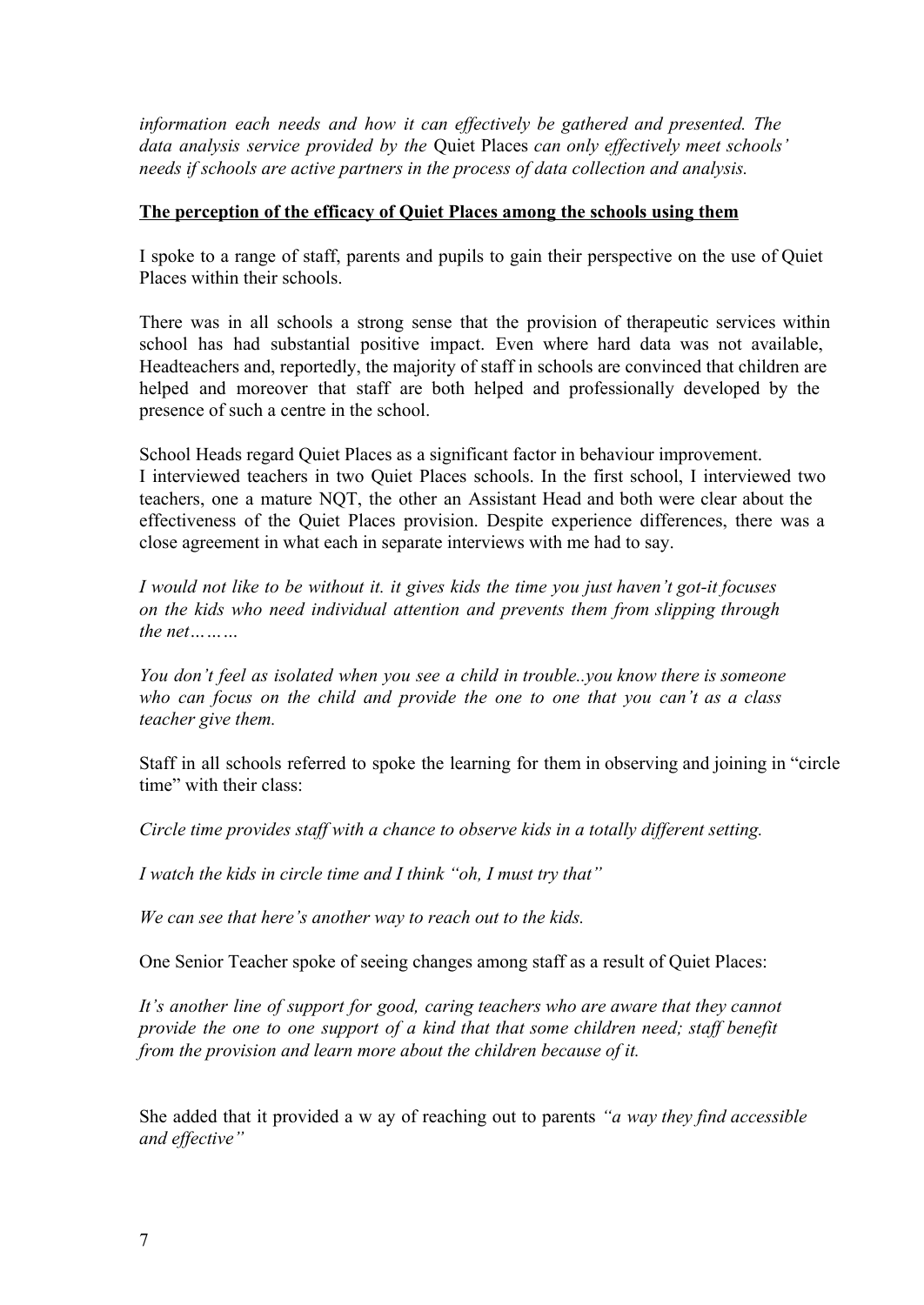The parents I spoke to in St Dominic's Quiet Place agreed with this assessment of Quiet Places and they were eloquent in their appreciation of what Quiet Places had provided for them and their children

*I have been through the mill and* Quiet Places *has helped me and a lot of other parents who've been here. I've been helped to see things straight and I've known this was someone I could trust.*

One parent- a highly articulate Mentor at the school- gave me permission to quote a detailed self-portrait as part of her defence of the Quiet Places provision. Now returning to education and a valued mentor at the school, she recognises the problems many children and families face.

*I left school which I had hated at 15 without qualifications and became a mother very young. You don't have the strategies that you need to cope and there is such a lot of social disadvantage here. Many of us are the 4 th generation of unemployed parents here. The parenting skills of young and vulnerable families are inadequate. They need this support. They won't go to the Primary Care Trust but they will\come here. I've seen behaviour patterns drastically changed through parenting techniques discussed here. It's private here, it's low key, accessible and confidential*

Environment tailored to suit the child is an important element in Quiet Places provision and is an aspect frequently referred to by interviewees of all kinds-parents teachers and pupils. One of the mentors was very clear about the benefits of the magical environment provided by Quiet Places –.

*Children are sometimes afraid to show their feelings, especially in an area like this. Here in* Quiet Places *they are allowed to be kids; they're not judged. Without* Quiet Places *we'd end up with a lot more damaged kids.*

In her interview, this mentor made explicit a point made obliquely by two other adult interviewees and by two of the children "*Many children can't cope academically if they can't cope with the emotional side of life; they find learning more dif icult"*

*People have to see what children are dealing with in their lives.*

This last point was echoed by a Y6 teacher.

*I look at some children and I think what would I have done in their circumstances?*

In a defence of therapeutic interventions specifically, she added *"If we now have the knowledge of what helps, why can't we use it?"* And this teacher also put forward the argument for Quiet Places I had heard from the other teachers I spoke *to I look at a child and I'm concerned but I don't have anything to go on .In* Quiet Places *I have someone I can turn to*

*to provide help for the child.*

The children I spoke to (at St Margaret Mary in pairs; at St Dominic's in two groups) were as positive about Quiet Places as parents and teachers had been.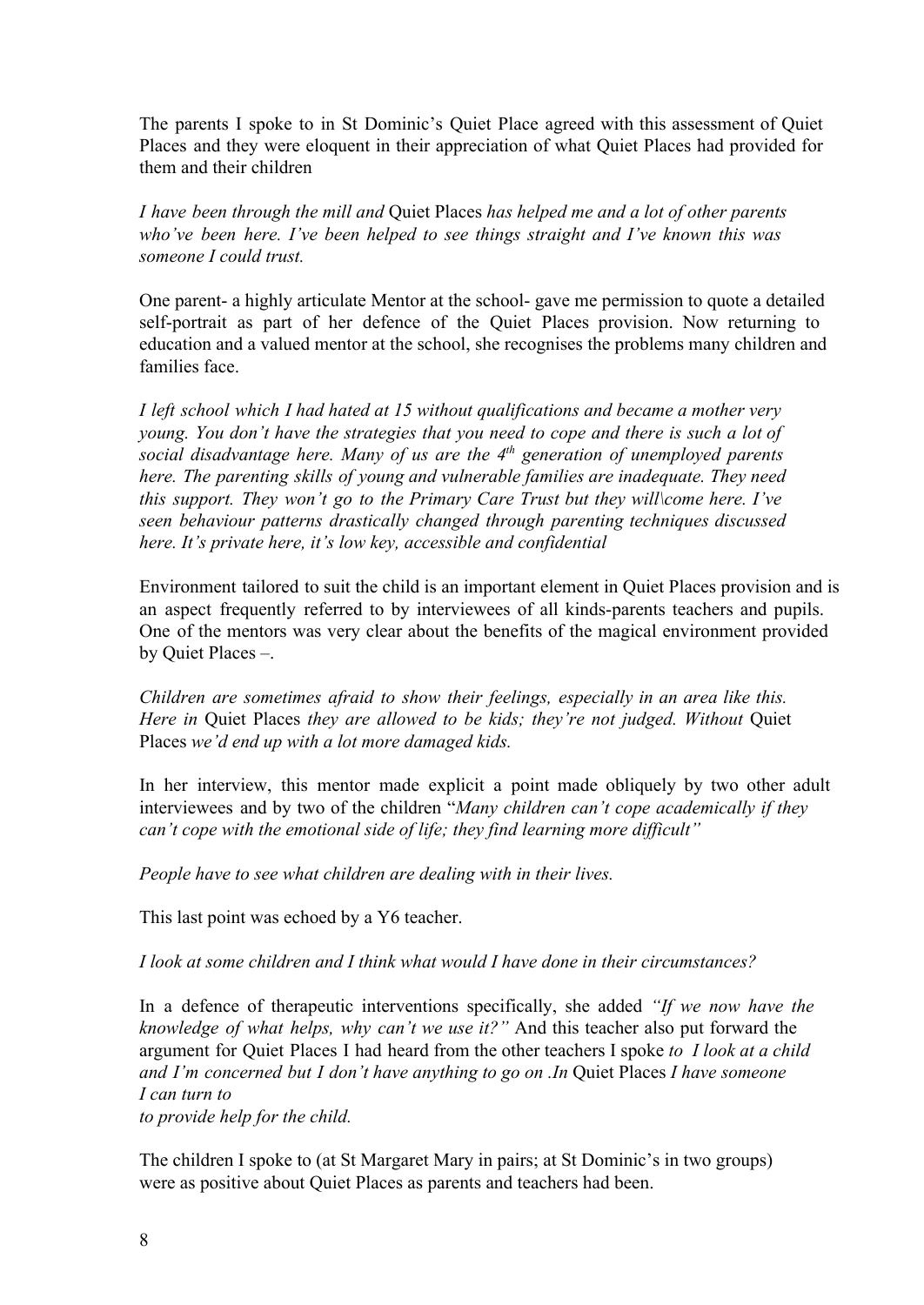I have selected below some of the comments of individuals which reflect the thoughtful and specific points made by many of those interviewed.

All of those interviewed spoke with little need for prompting and found it easy when asked to offer examples of the ways in which they and others had been helped.

*It helps you get your anger over* (sic)

*If you're sad, you don't want to tell everyone, so you come here.*

*I went to bed late all the time but now I go early. Quiet Place did that*

*When dad died and people were skitting me,* Quiet Places *helped me…*

*It helped me to stick up for myself*

Quiet Places *has helped a lot of people in this school*

*Of course school is about education, but it's more than this…*

One Y5 boy told me that he thought all schools should have Quiet Places because they helped so much with behaviour: *Why can't we have the whole package, learning, sports and behaviour*

These interviews matched closely the written evidence that Quiet Places are appreciated by the service users and all of the interviews were marked by the ability of the respondents to give specific examples of how they had been helped or seen others be helped by the Quiet Places programme.

## **The issue of Outreach**

Quiet Places were funded partly on the basis that they would offer their services to other schools. Where this happens, participating schools appreciate the service and all evaluations indicate the usefulness of the therapies and the training provided. However, On the evidence of my observations and discussions, I must conclude that consistency in availability and accessibility of outreach is the least satisfactory aspect of provision compounded by the surprising variation of therapist time across the four schools.

Only in one school is outreach consistently working well. Significantly, the therapist' available time is less in those schools where outreach is less frequent or consistent.

For outreach to work, several things have to happen:

1. There has to be a transparent referral system and timetable agreed well in advance for training or PSHE events such as Circle Time, peer massage therapies, and work with parents.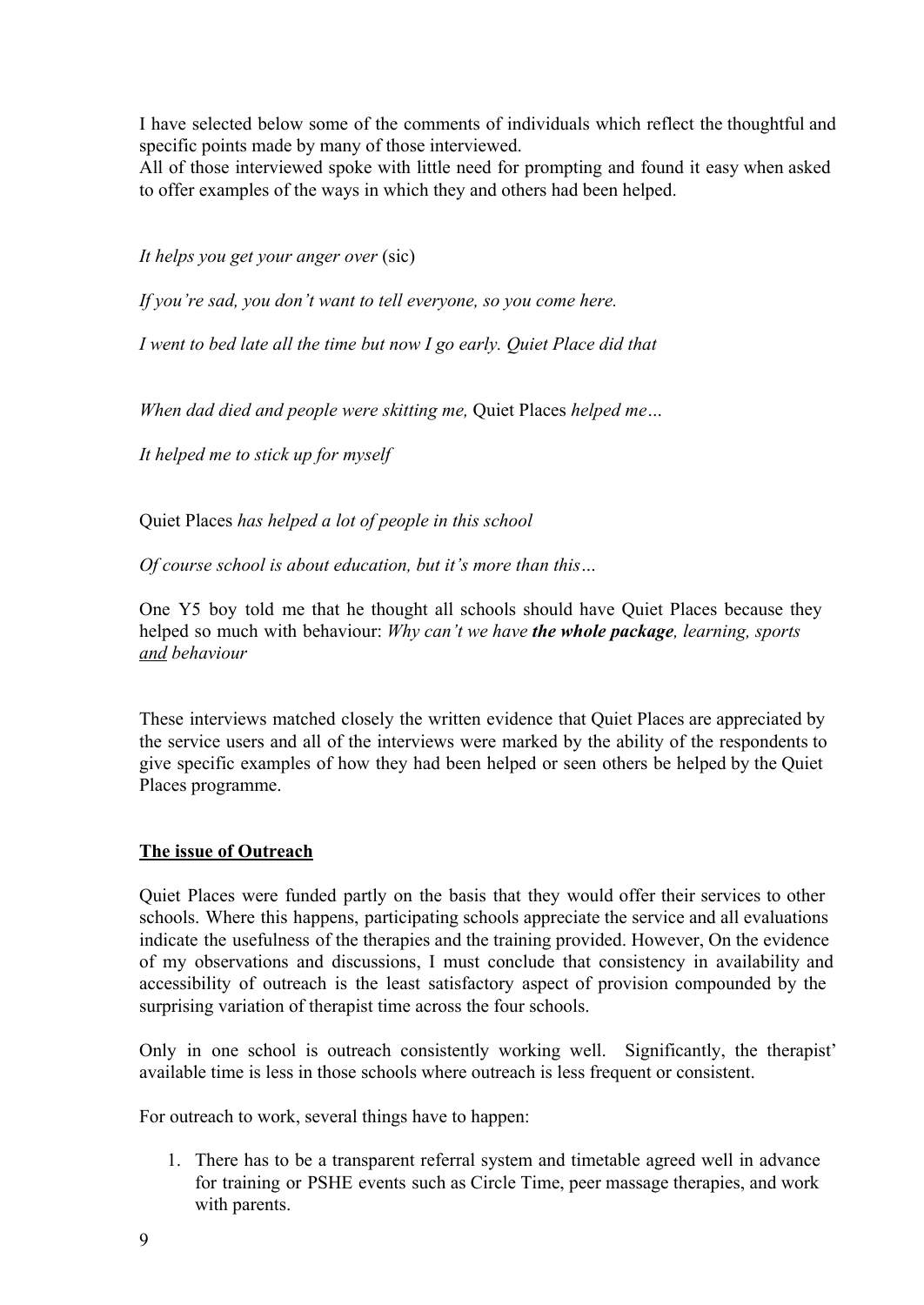- 2. There has to be commitment from the participant (non-Quiet Places) school to receive training from the Quiet Places organisation. My understanding is that such training is available within the terms of the current contract with Quiet Places.
- 3. The participant (non Quiet Places) schools should consider providing, wherever possible, a suitable environment for therapy in order to minimise the movement of children. Quiet Places (Ltd) can advise on this and within Knowsley, we have therapists who can also offer practical guidance. It is possible to transform a small room, even on a temporary though regular basis.

## **Revisiting Criteria**

All four schools who have Quiet Places also have high levels of need but many Knowsley schools would argue the case for their own school to be considered as greatly in need of such support. The data used when assessing whether or not a school should be offered a high level of support includes criteria such as crime and disorder rates and employment rates and these are often linked to mental ill-health. I would recommend that a steering group revisit the criteria so that necessary cut-off points are transparent.

## **Help for Families**

In two of the schools the emphasis on parental involvement was marked. The therapists here had clearly identified the role of the Quiet Places as an 'independent' source of support for parents in difficult circumstances. The time available to me for this review has not allowed me to make a special study of the role of Quiet Places in supporting families but I would suggest that this is an important hidden asset and one that could usefully be developed*. For this reason, I believe it to be important that we firstly establish the cost to the LA of behaviour support overall and the cost per intervention of referral to educational psychologists for regular 'treatment'. This, together with records of parent/child use of Quiet Place would add evidence to our claims for Quiet Places as ef ective interventions.*

Evidence points to a rise in the number of young people requiring treatment for mental distress and disorder. *"Selfharm among young people is a major public health issue in the UK. It af ects at least 1 in 15 young people, blights the lives of young people and seriously af ects their relationships with families and friends. It presents a major challenge to all those in services and organisations that work with young people, from schools through to hospital accident and emergency departments"* (Mental Health Foundation website)

*"There is also disturbing evidence, shown in research carried out by SANE and others, that the numbers of those who selfharm is growing, and that they are doing so in increasingly damaging ways*." Quote from speech by Marjorie Wallace (CEO) SANE organization.

Suicide rates among, especially, young men continue to be high (though please note that here "high" is a very relative term. We are dealing with very small numbers in the population as a whole). Although hard evidence of effective prevention of mental ill health is impossible, it is possible to gather data relating to exclusions and to improved behaviour and well-being. There is evidence that Quiet Places programmes help distressed children and Head Teachers believe that Quiet Places help reduce exclusions. Given the problems facing a significant minority of our children in Knowsley, it is critical that we examine closely the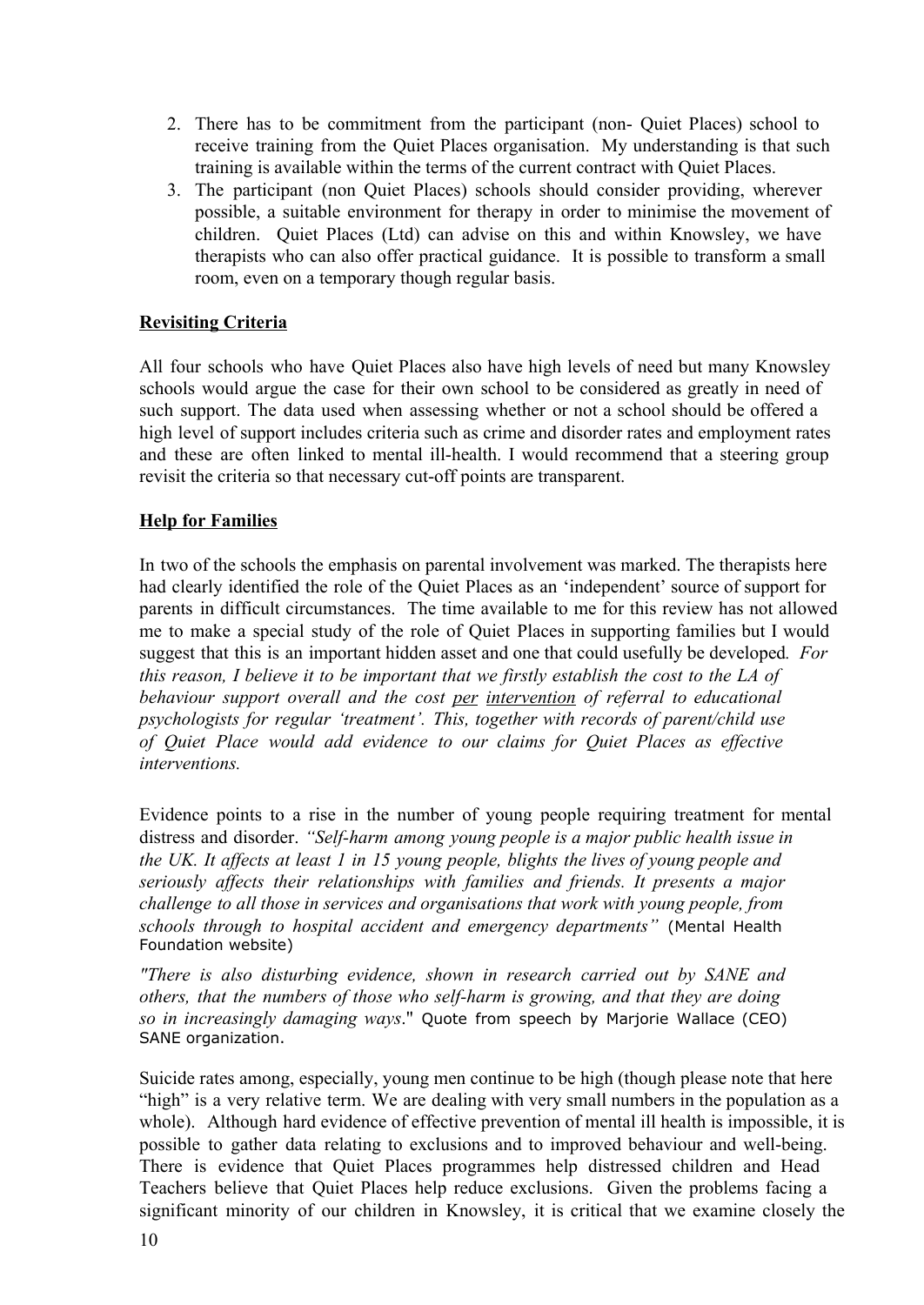benefits of therapeutic interventions in school and set these against the likely costs if they did not exist. It may be time to review the way in which we approach the treatment of pupils suffering mental distress. In view of the *Every Child Matters* agenda and the concept of extended and integrated schooling it may be that Quiet Places offers a very powerful model of treatment which we should consider developing rather than curtailing.

However, should funding continue to be an issue there are alternative models available to us.

1. 'Spread' Provision

Extend provision to 2 schools but on a reduced basis. Offering bodyworker for one day a week and psycho-therapist for one and a half to two days per week in each of 2 schools. Mentors could be trained to work in Quiet Places by the Quiet Place organisation.

One off additional funding would be needed to establish the Quiet Places base room. In this model we would be doubling the number of schools running Quiet Places to boost out-reach support by offering 'blocks' of time to clusters of schools. For example, in each term, give seven and a half days circle time and massage therapies to 2 further schools and identify a regular morning session for the psycho-therapist. This would spread provision further and introduce to 3 times as many schools, the concept of therapeutic intervention.

- 2. Maintain 1 school as a centre of excellence offering training and supervision to mentors trained in Quiet Places programmes who would maintain Quiet Places in their schools and 'buy in' psycho-therapeutic help in the centre.
- 3. Maintain all 4 centres but extend their role to serve clusters of schools as above.

Each of these options has something to recommend them. All would reduce the level of commitment to the current Quiet Places schools and I should stress that I would regard this as an enforced necessity in the light of budget constraints.

However, if we were to be forced to rethink provision as a result of this and pressure from those primary schools who also face serious need, then I would recommend option 4 which, while it does not reduce spending does spread the service. Option 4 however, would require that the staff be regarded as trainers and this would involve professional development costs. Additionally, there are the costs involved in the training of mentors across participating Quiet Places schools. If spreading the cost in this way was not enough to justify funding, then Option 3 would be preferred.

Which ever option were to be chosen, there is a need to consider in-depth training of staff in participating schools in the concept of Quiet Places provision- not only of those mentors trained to maintain Quiet Places but of all staff.

In examining Quiet Places provision, I have taken as read some consensus that the provision of a quiet place in school with the possibility of therapeutic intervention is regarded by schools and by the Authority as a good thing. However, there is not very much evidence of whole staff engagement in or knowledge of the concept of Quiet Places provision and the literature and research underpinning provision of such a service. While aware of the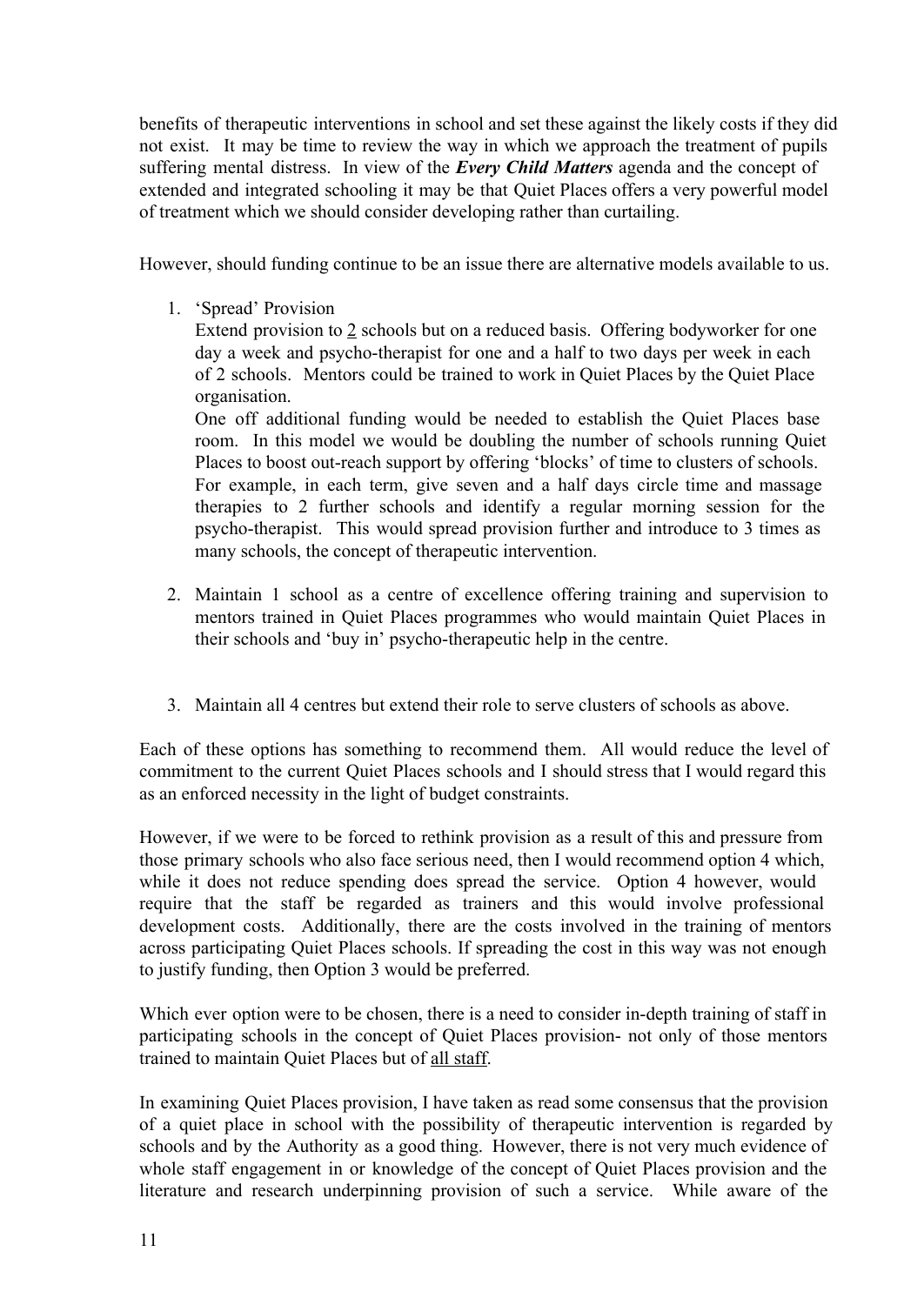constraints of staff time, I regard the authority's financial commitment as of an order that requires some assurance that those schools benefiting from the allocation of resources are conscious of a responsibility to observe and gather evidence of the effects of Quiet Places on the school as a whole.

If either model 3 or 4 were to be adopted by the Authority, it would represent a significant investment in the concept and would require at the very least the training of mentors to maintain the rooms and the listening & strategy building function of the therapeutic provision. Without the supervision of a fully trained therapist, Quiet Places – if not fully endorsed by Head Teachers and understood and acknowledged by all staff to be a therapeutic provision – have the potential to become dangerous places for distressed children. It is therefore, in my view, essential that participating schools who might in the future decide to establish Quiet Places provision on the lines suggested in models  $3 \& 4$ , consider very seriously the ethical and health and safety implications of deciding to develop such provision.

#### **A ROSE BY ANY OTHER NAME?**

There is little reason to doubt that, given the resources it has currently, Knowsley could run its own Quiet Places, albeit under a different name. The expertise of Support Workers within the Authority's BEST team is such that the authority could provide therapies and supervision. Several of the people interviewed offered defensible reasons as to why internal auditing and QA practices might very well help schools provide a more context specific service better suited than to the schools changing needs.

These included:

The often rigid application of Quiet Places protocols The occasional lapse of focus of some training services and consultation The perceived inflexibility training schedules The uncertain quality of data support

I have examined each of these in turn and have considered the saving represented by the fee paid to A Quiet Place (Ltd). In arriving at my conclusions regarding the benefits of the relationship in Quiet Places (Ltd.), I have talked more than once to those headteachers involved in Quiet Places provision and have raised the points above with them.

Having listened closely to these views, I have concluded that the cost for the service provided by Quiet Places when it is delivered and accessed as laid out in the contract is a modest one when set again the overall cost of our four Quiet Places.

Furthermore, the expertise and the knowledge developed by A Quiet Place (Ltd) is considerable, both of therapeutic provision and of the world of primary schools –especially in disadvantaged areas .The provision of therapeutic programmes is not something that can be lightly undertaken by schools and the presence of an external partner with a vested interest in the rigorous application of safety protocols and quality assurance frameworks is in itself a factor in protecting vulnerable people.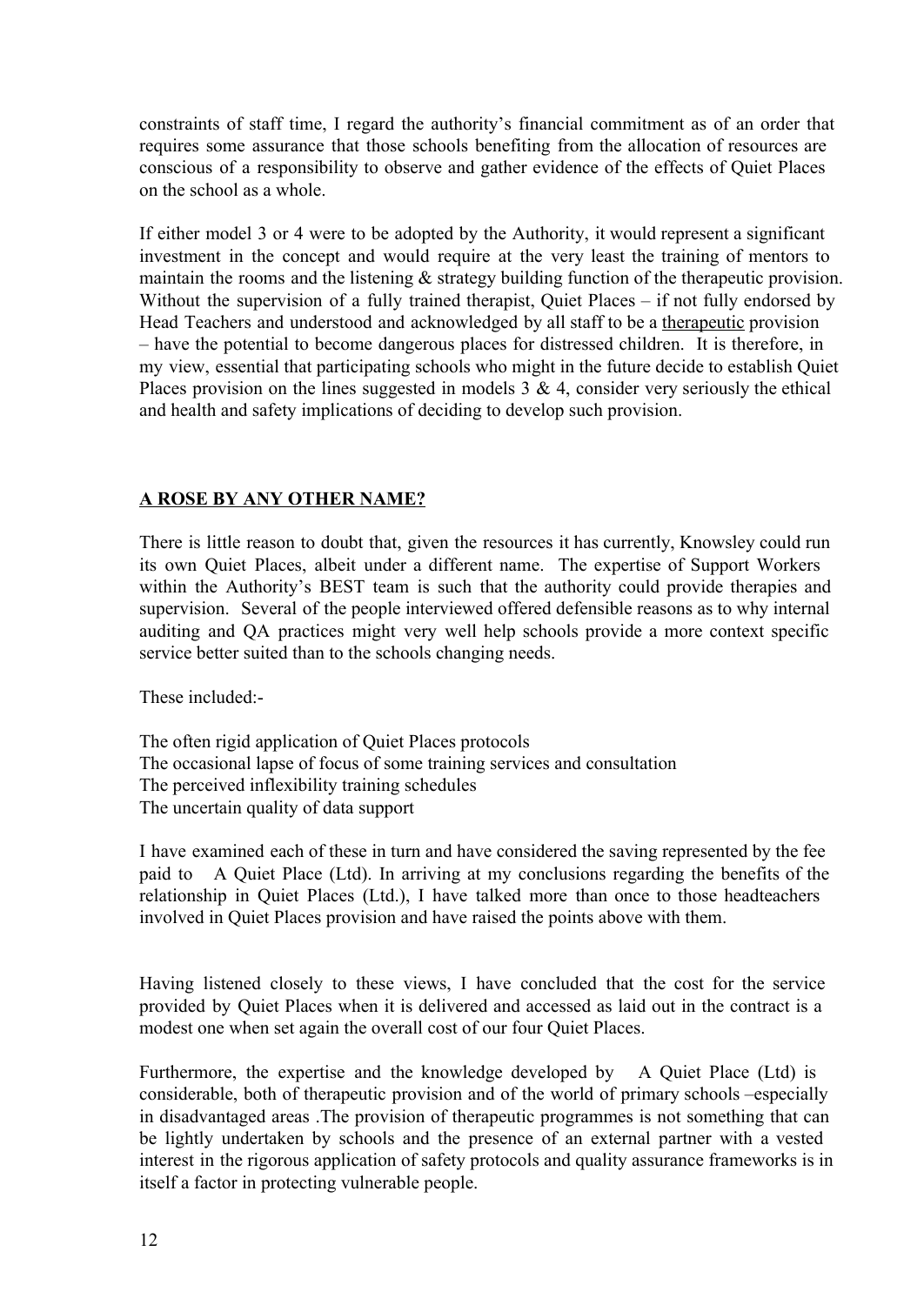Short term interventions focused on measurable outcomes, emotional intelligence training and the application of 'safe touch' therapies developed in line with knowledge of psychotherapeutic intervention for distressed children are the result of lengthy experience of what works best for schools as well as children. The protocol occasionally experienced as constraint, may militate against flexibility but, on balance, may help to maintain high safety standards.

Schools in more challenging areas often have difficulty getting into school the parents of children judged as in need of the 6 week therapeutic intervention. Some flexibility here would be helpful.

Signed consent forms, for example, are often the best that some schools can hope for with regard to parental consent.

Equally, it is vital that teachers and schools be prepared to give to the referred pupils pre and post intervention help that involves not just the therapist and pupil but the whole school.

The paperwork associated with the Quiet Places programme and the data that has to be collected, should in my view be thoroughly reviewed by Quiet Places (Ltd) in close consultation with headteachers. It would appear that there are difficulties in collecting data, some of which is judged by schools to be unnecessary.

These are all resolvable issues but they require a degree of commitment from all partners including parents.

I would recommend that a small steering group be established which would include parents and even, where appropriately invited, children.

#### Recommendations:

the funding of Quiet Places be continued and expanded using the combined expertise of A Quiet Place (Ltd) and trained staff within BEST. Alternative sources of funding should be actively sought.

a steering group be established made up of representatives of all stakeholders to oversee the work and the potential development of Quiet Places. Such a group could consider the implications of a "roll-out" of Quiet Places provision to non-BIP schools.

overseen by the steering group, a subgroup be set up to review the data used and analysed by Quiet Places and to ensure its fitness for purpose. This group should also review the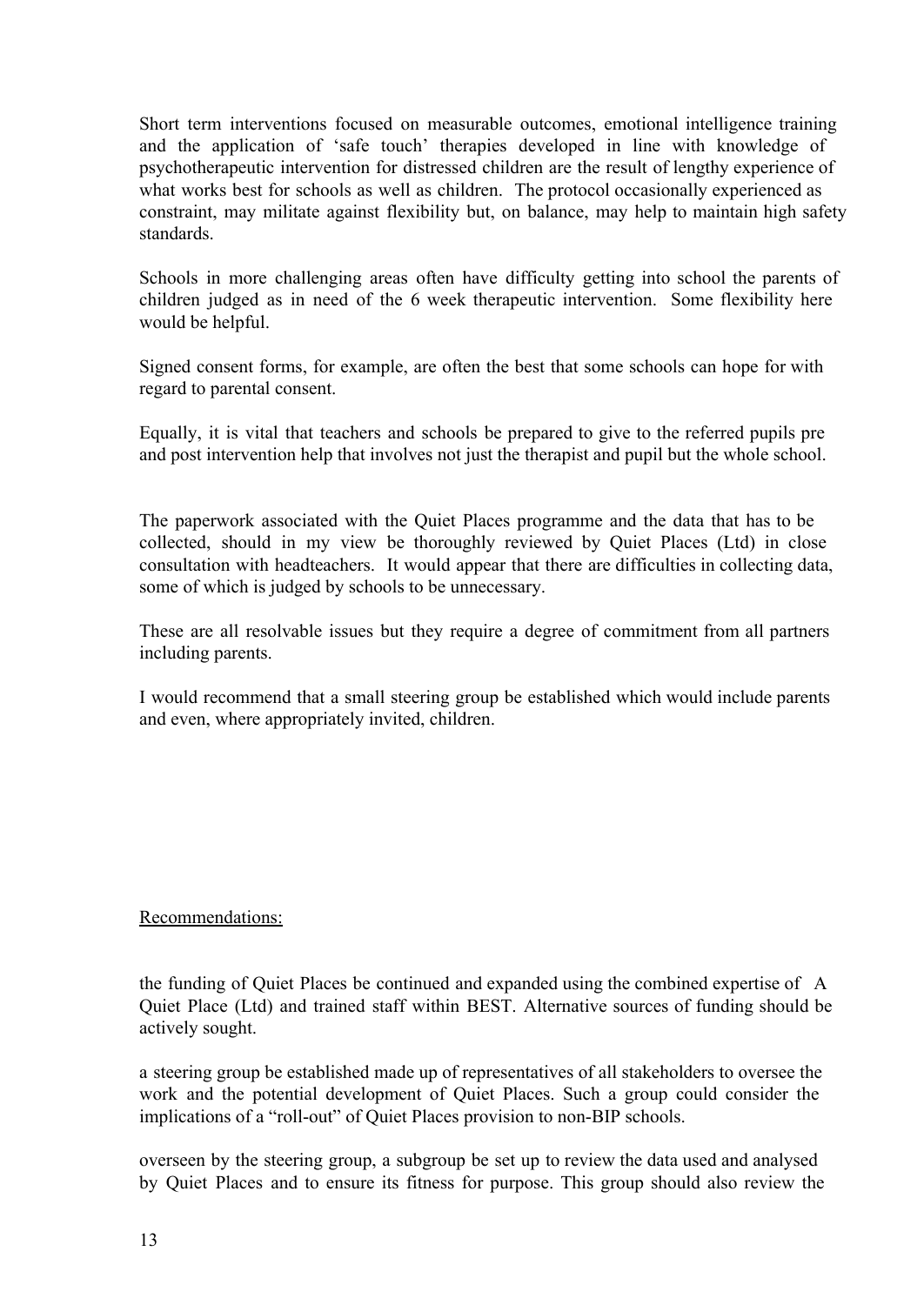contractual relationship between the school and Quiet Places especially with regard to staff performance and training needs.

Liz MacGarvey , January , 2007

Action Plan requested by meeting of Quiet Place Headteachers following Draft Report on January 11<sup>th</sup> 2007

# **Quiet Place Action Plan**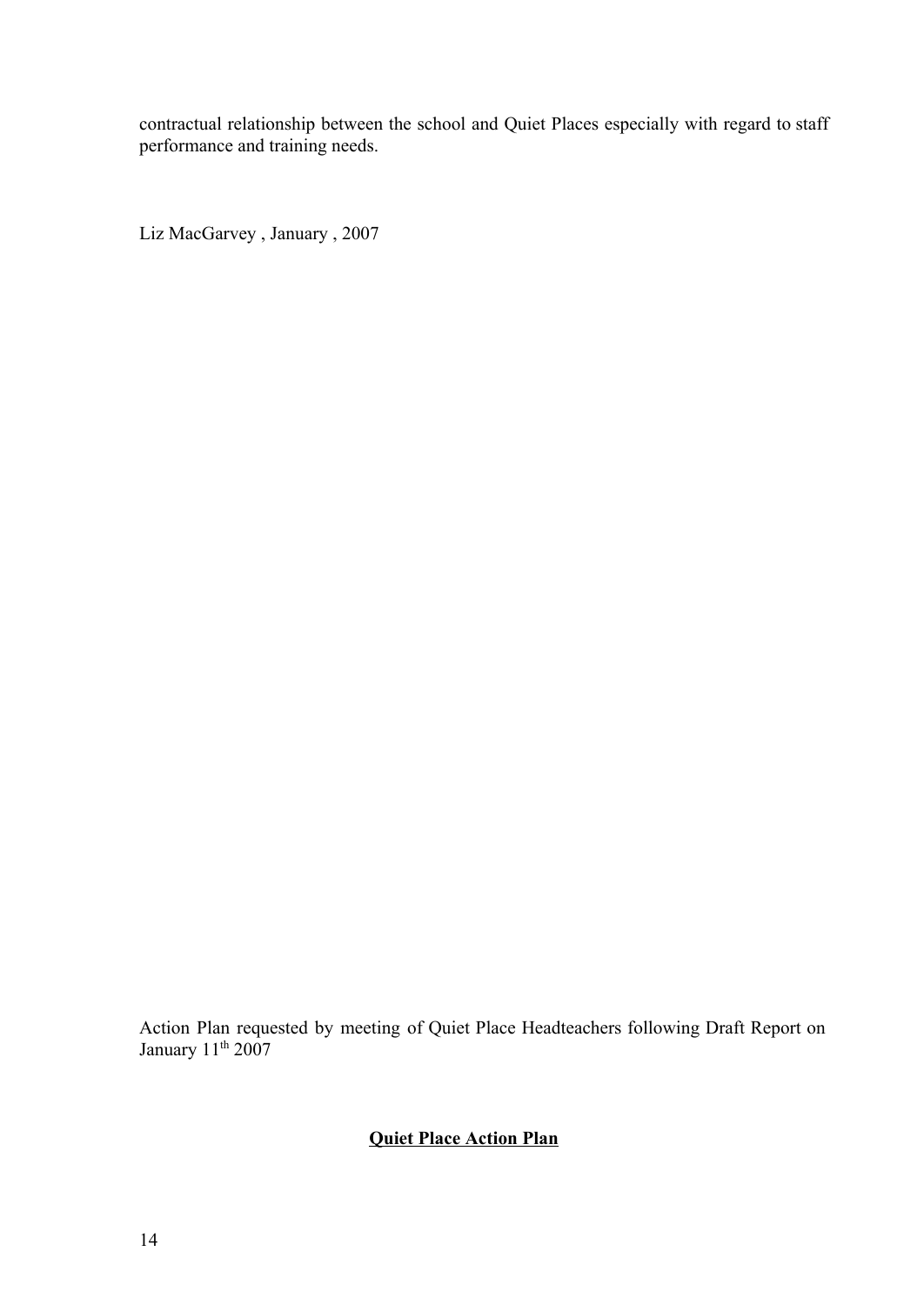To formally set up a Quiet Place Steering Group to meet half termly

Membership to include the four Headteachers from schools with Quiet Places, two non BIP Headteachers, the Education Improvement Partnership and Social Inclusion Manager plus representation from the Local Authority

Group also to invite Penny Moon Quiet Place Manager to all future meetings

First meeting agreed for Wednesday February 28 th 1-30 -3-00 p.m. in the Education Development Centre

Priorities for the Steering Group would be

- Format of future school reports
- Staff training
- Supervision and Performance Management of Quiet Place staff
- The development of a menu of outreach activities and consideration of which services would be free and which should incur charges
- Quality assurance procedures
- Future sustainability

Timeline to be written by the Steering Group

Group to commission future research as appropriate

References

1. Quoted from website of The Mental Health Foundation [www.mentalhealth.org.uk](http://www.google.com/url?q=http%3A%2F%2Fwww.mentalhealth.org.uk%2F&sa=D&sntz=1&usg=AFQjCNHAUhH6-TJ_jBegqHiQbiJoml_Z5g)